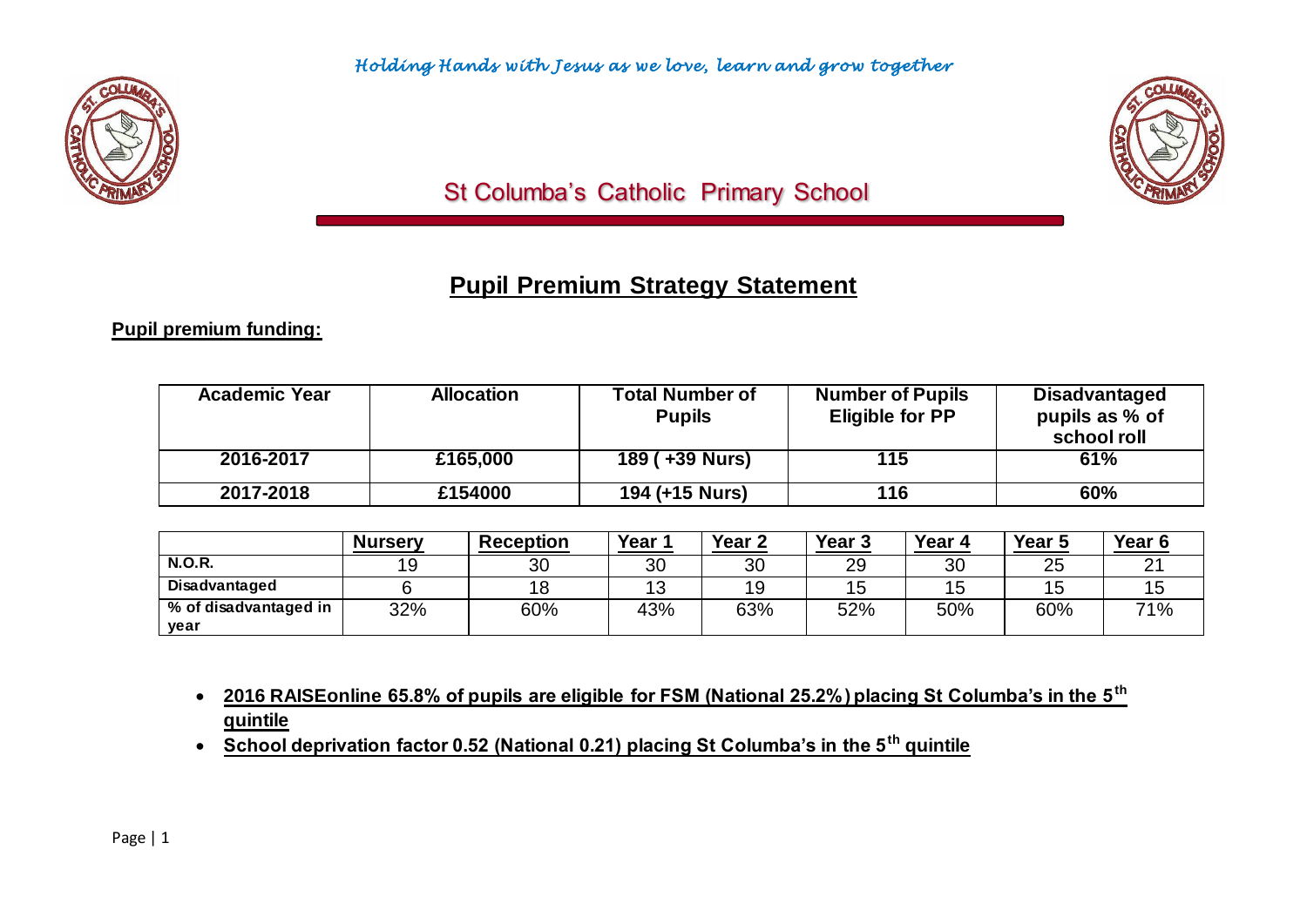## **1. Current Attainment**

|                                          |                   | <b>St Columba's</b> |                      |                 |                |  |  |
|------------------------------------------|-------------------|---------------------|----------------------|-----------------|----------------|--|--|
|                                          | <b>School all</b> | <b>School</b>       | <b>School</b>        | <b>National</b> | <b>School</b>  |  |  |
|                                          | pupils            | other               | <b>Disadvantaged</b> | other           | disadvantaged  |  |  |
| End of Key Stage 2 2017                  |                   | 7 pupils            | 21 pupils            |                 | <b>GAP</b>     |  |  |
|                                          |                   | (14.29%)            | $(4.76\%)$           |                 | compared to    |  |  |
|                                          |                   |                     |                      |                 | national other |  |  |
| % at ARE or above in RWM                 | 60.7%             | 85.7%               | 52.4%                | 67.1%           | $-14.7%$       |  |  |
|                                          |                   |                     |                      |                 | (3 pupils)     |  |  |
| % Achieving Expected Standard            | 75%               | 100%                | 66.7%                | 76.8%           | $-10.1%$       |  |  |
| Reading                                  |                   |                     |                      |                 | (2 pupils)     |  |  |
| % Achieving Expected Standard Writing    | 67.9%             | 85.7%               | 61.9%                | 81%             | $-19.1%$       |  |  |
|                                          |                   |                     |                      |                 | (4 pupils)     |  |  |
| % Achieving Expected Standard            | 75%               | 100%                | 66.7%                |                 | $-14.8%$       |  |  |
| <b>Grammar, Punctuation and Spelling</b> |                   |                     |                      | 81.5%           | (3 pupils)     |  |  |
| % Achieving Expected Standard Maths      | 64.3%             |                     | 57.1%                |                 | $-22.8%$       |  |  |
|                                          |                   | 85.7%               |                      | 79.9%           | (5 pupils)     |  |  |
| <b>Overall Progress Score Reading</b>    | 5.1               | 7.5                 | 3.6                  | 0.3             | $+3.3$         |  |  |
| <b>Overall Progress Score Writing</b>    | 1.6               | 3.8                 | 0.8                  | 0.1             | $+0.7$         |  |  |
| <b>Overall Progress Score Maths</b>      | 2.1               | 3.5                 | 1.1                  | 0.2             | $+0.9$         |  |  |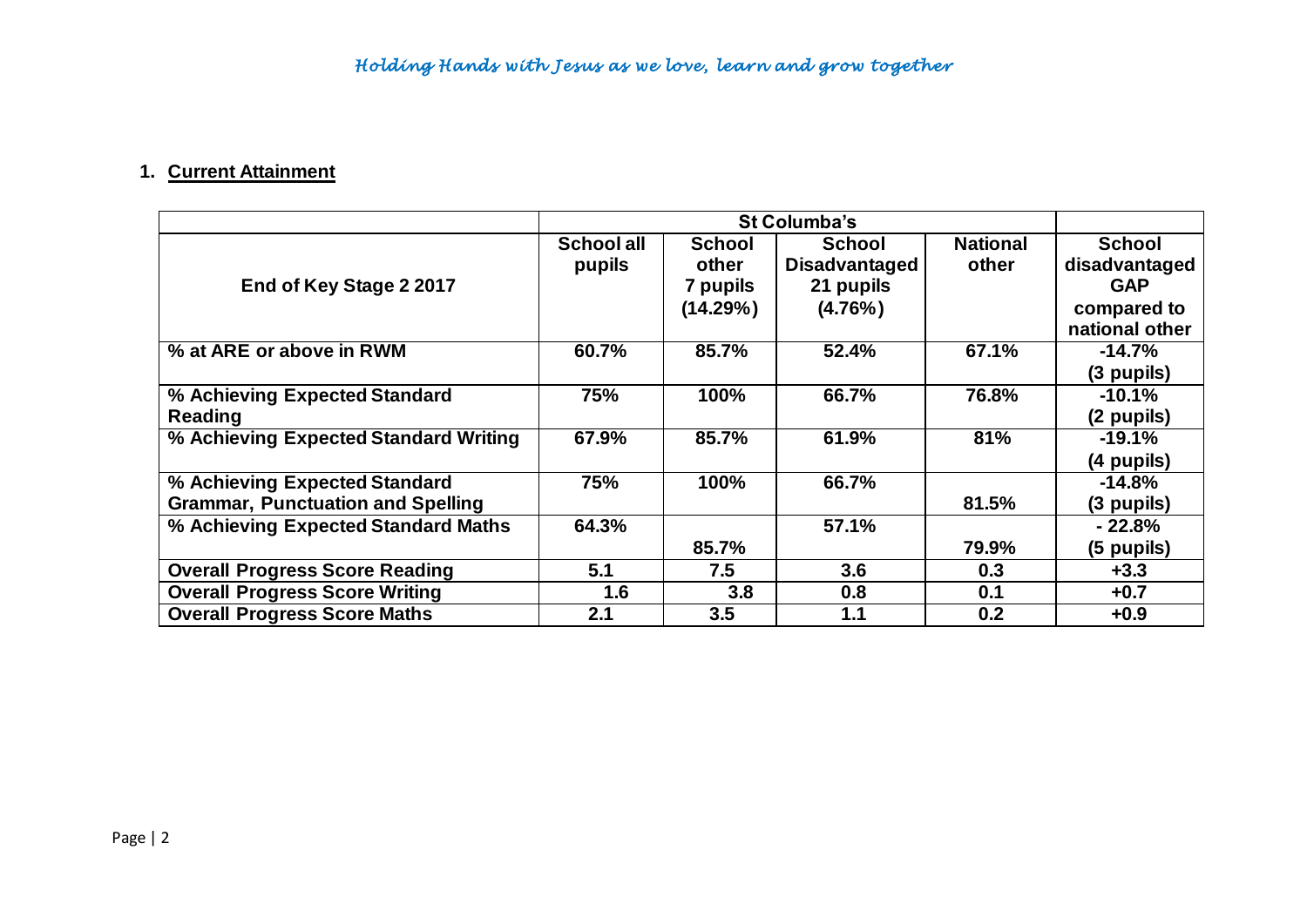#### **2. Barriers to future attainment for pupils eligible for PP**

## **In school barriers**

| A  | KS2 Maths: there is a significant gap (22.8% equating to 5 pupils) in the attainment of school<br>disadvantaged children achieving the expected standard (57.1%) compared to National other<br>$(79.9\%)$ .                                |
|----|--------------------------------------------------------------------------------------------------------------------------------------------------------------------------------------------------------------------------------------------|
| B  | KS2 writing: there is a significant gap (19.1% equating to 4 pupils) in the attainment of school<br>disadvantaged children achieving the expected standard (- 61.9%) compared to National other<br>$(81\%)$ .                              |
| C. | KS2 writing Greater Depth of study: no disadvantaged child achieved this higher standard.                                                                                                                                                  |
| D  | KS1 Reading, Writing and Maths: There is a significant gap (21.3% equating to just under 3<br>pupils) in the number of school disadvantaged children achieving the expected standard<br>(46.2%) compared to national other (67.5%).        |
| Е  | EYFS Good Level of Development: There is a significant gap (figures as per above) in the<br>number of FSM children achieving the expected standard (36%) compared to school Non-FSM<br>(72%)                                               |
| F  | EYFS PSED and CLLD: There is a significant gap (figures as above) in the number of school<br>FSM children achieving the expected standard compared to school Non-FSM in PSED (FSM<br>45.5%, Non FSM 88.9%), CLL (FSM 36.4%, Non FSM 88.9%) |

#### **External barriers**

| Persistent absence: In 2015/2016 there was a high rate of PA in school FSM children (20.9%) |
|---------------------------------------------------------------------------------------------|
| compared to national non-FSM (6.2%)                                                         |
| Absence: There was a gap (2.1%) between school FSM (5.5%) compared to national other (3.4%) |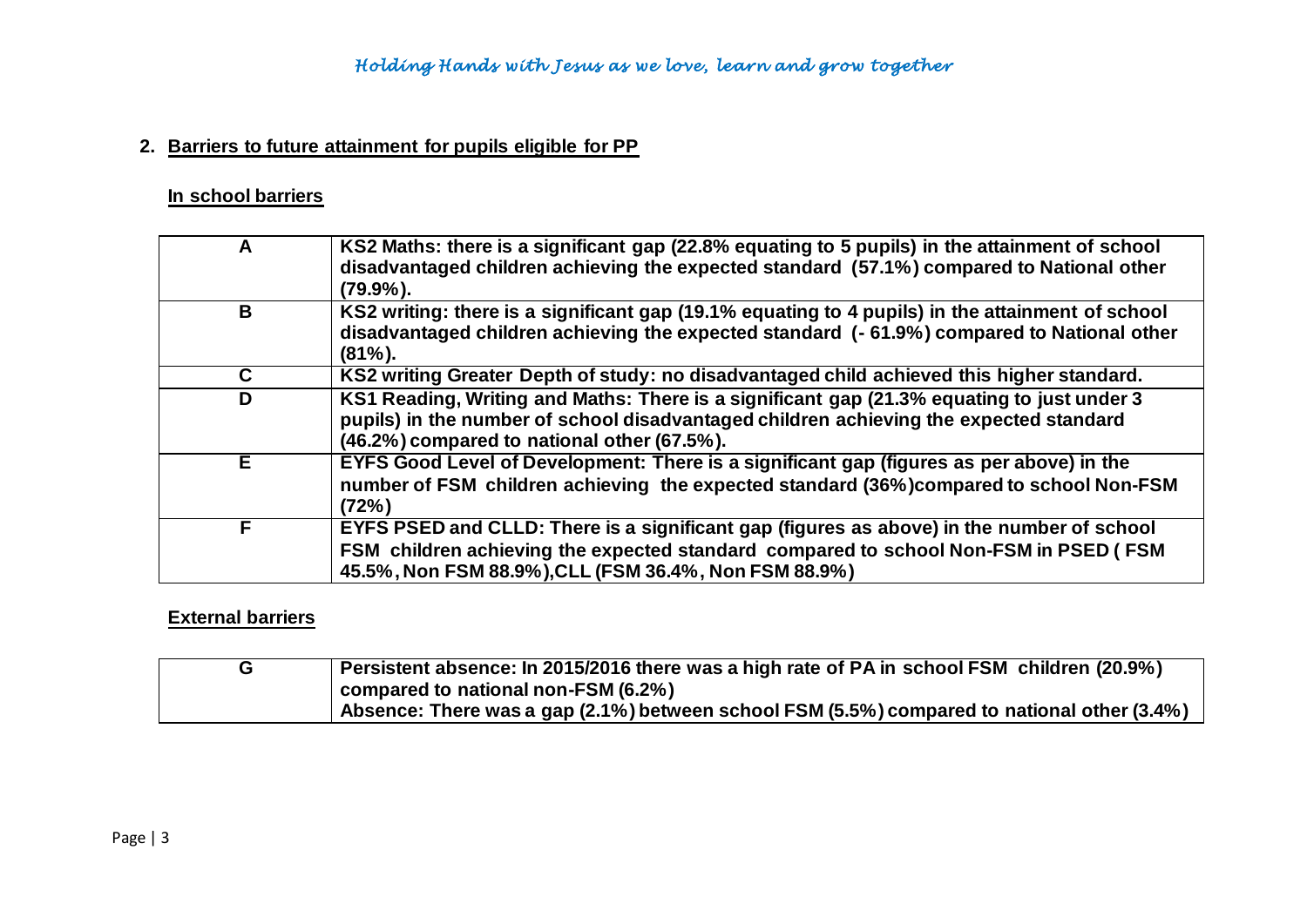#### **3. Desired Outcomes**

| In school<br><b>barriers</b> | <b>Desired Outcomes</b>                                                                                                                                                                                                      | <b>Success Criteria</b>                                                                                                                                                                  |
|------------------------------|------------------------------------------------------------------------------------------------------------------------------------------------------------------------------------------------------------------------------|------------------------------------------------------------------------------------------------------------------------------------------------------------------------------------------|
| A                            | At the end of KS2 attainment in Maths will rise for<br>disadvantaged pupils so that more children are<br>achieving the national standard. (SDP Key priority<br>2)                                                            | The gap between the number of disadvantaged<br>children achieving the expected standard in Maths<br>compared to the national average will diminish to<br>$10%$ .                         |
| B                            | At the end of key stage 2, the number of<br>disadvantaged children achieving the expected<br>standard in Reading/Writing/Maths combined will<br>be closer to the national average(SDP Key priority<br>1 and $2)$             | The gap between the number of disadvantaged<br>children achieving the expected standard in<br>Reading/Writing/Maths combined as compared to<br>the national average will diminish to 10% |
| C.                           | Key Stage 2: Writing Disadvantaged children at the<br>end of Key Stage 2 will achieve GDS<br>Increase the number of disadvantaged children at<br>the end of KS2 achieving the greater depth<br>standard (SDP Key priority 3) | Accelerated progress for disadvantaged children<br>in Writing will mean that the number of children<br>achieving GDS in Writing will increase to 5%                                      |
| D                            | In Key stage 1, the number of disadvantaged<br>children achieving the expected standard in<br>Reading/Writing/ Maths combined will be closer to<br>the national average. (SDP Key priority 1 and 2)                          | The gap between school's disadvantaged KS1<br>children in Reading/Writing/maths combined will<br>close by 5%                                                                             |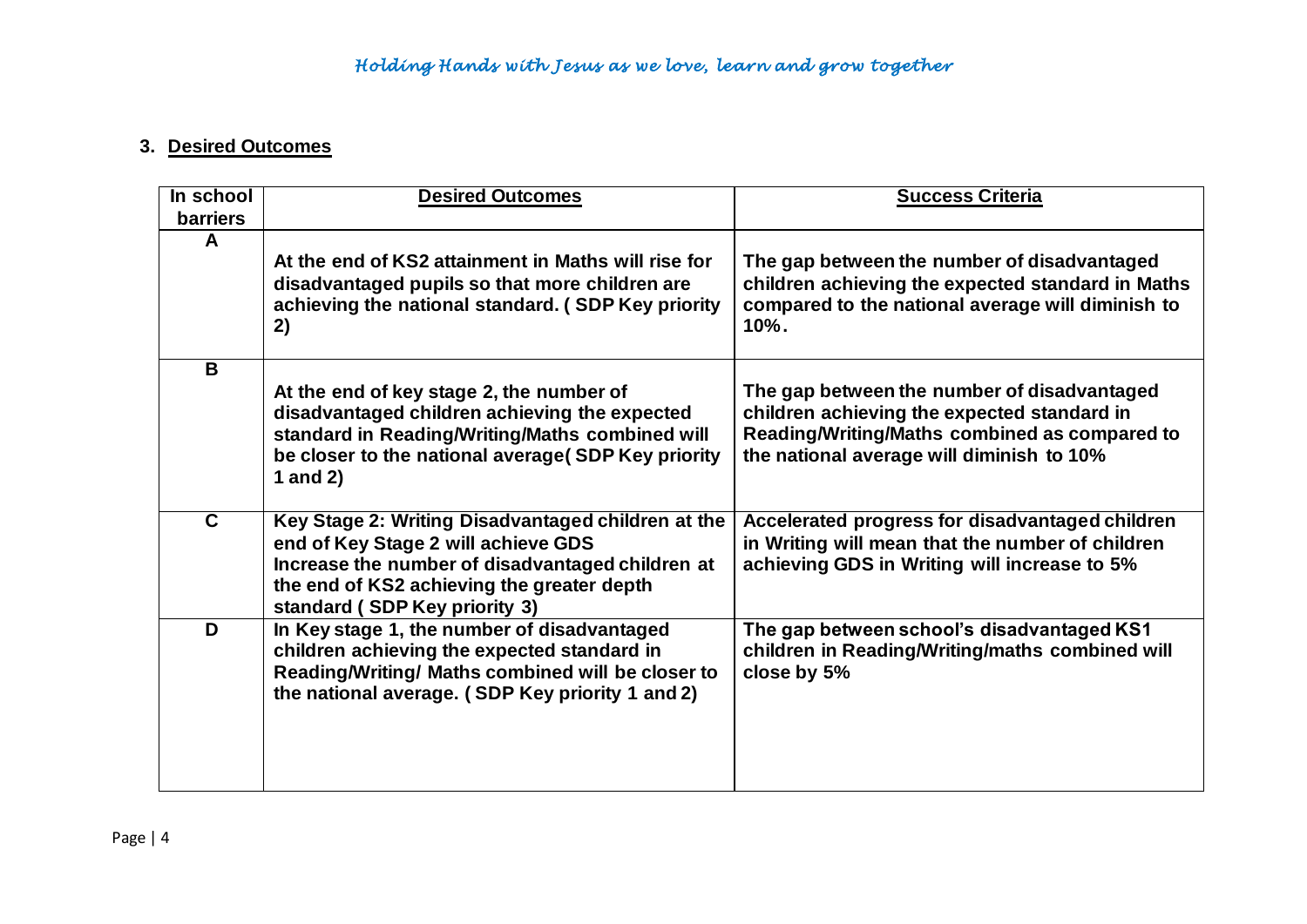| E. | In EYFS, the number of FSM children achieving a<br>Good Level of Development will be closer to the<br>national average.                   | The gap between school's FSM EYFS children<br>achieving a Good level of Development will<br>diminish and be closer to National.                                                                                                          |
|----|-------------------------------------------------------------------------------------------------------------------------------------------|------------------------------------------------------------------------------------------------------------------------------------------------------------------------------------------------------------------------------------------|
| F. | In EYFS, the gap between the number of FSM<br>children achieving the expected in PSED and<br>CLLD as compared with others, will diminish. | <b>Pupils eligible for Pupil Premium in Early Years</b><br>will make accelerated progress so that the number<br>of pupils achieving ARE in PSED and CLLD is<br>closer in line with other children in the school and<br>national Non-FSM. |
| G  | Increase the overall attendance, while decreasing<br>the persistent absence of FSM pupils                                                 | Attendance of FSM pupils to be over 95%,<br>Decrease the number of FSM children who are<br>persistently absent by 10%                                                                                                                    |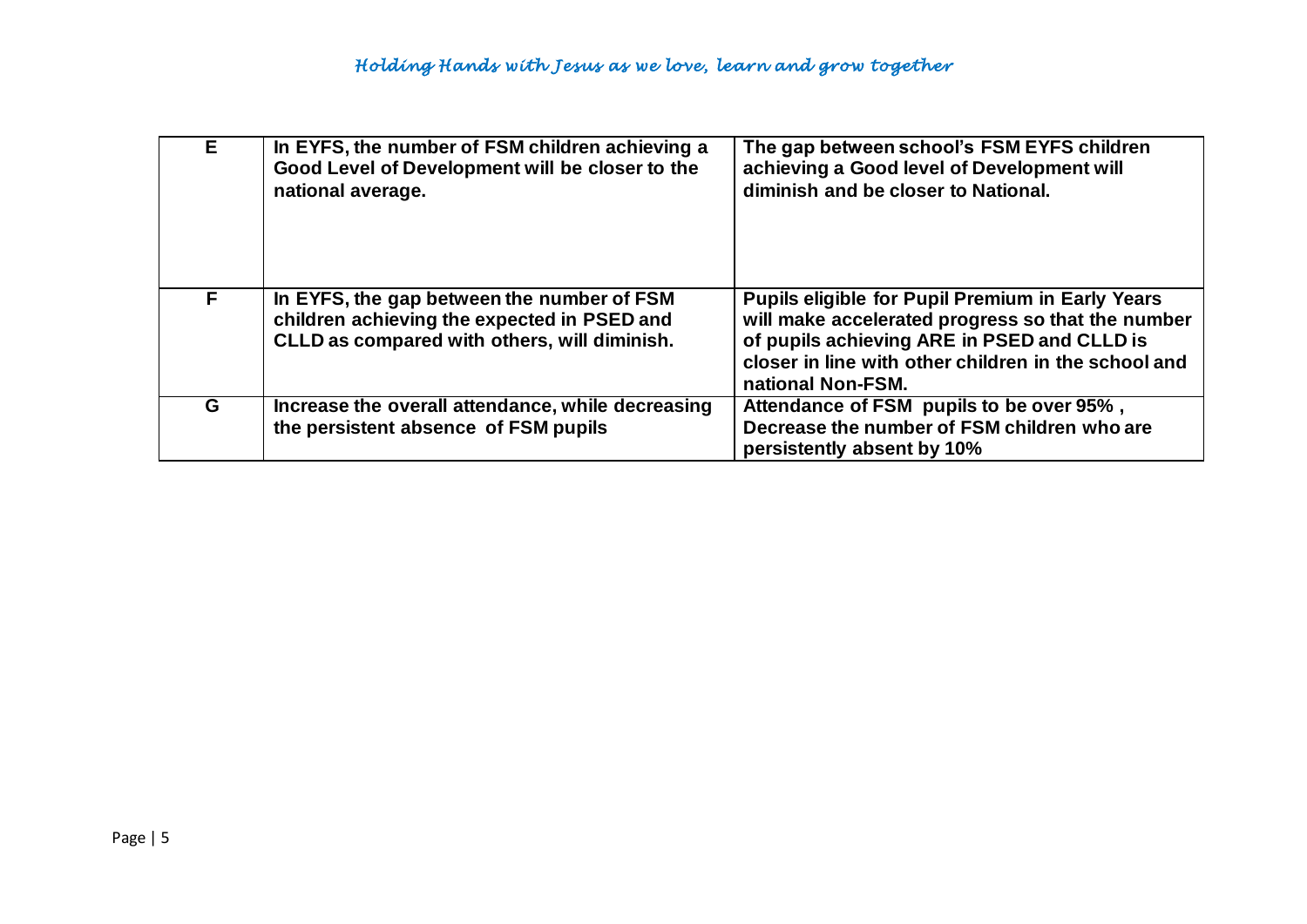| 1. Planned expenditure                                                                                             |                           |                         |                    |
|--------------------------------------------------------------------------------------------------------------------|---------------------------|-------------------------|--------------------|
| Academic year                                                                                                      | 2017-18                   |                         |                    |
| Area of Spend                                                                                                      | <b>Addressing Barrier</b> | <b>Total allocation</b> | % of<br>allocation |
| Funding for Teaching assistants (T.A.'s) targeted interventions and 1:1 targeted support in Key Stage 1 & E.Y.F.S. | D/E/F                     | £20,000                 | 13%                |
| Funding for T.A.'s targeted interventions and 1:1 targeted support in Key Stage 2                                  | A/B/C                     | £32,000                 | 21%                |
| Funding for Parent Mentor                                                                                          | F/G                       | £23,000                 | 15%                |
| Contribution to Learning mentor funding. Social support for children.                                              | F/G                       | £24,000                 | 14%                |
| Funding for school trips and residential visits.                                                                   | B/C/D/F/G                 | £10,000                 | 6%                 |
| Enhancement of EYFS outdoors provision.                                                                            | E/F                       | £9,000                  | 6%                 |
| Contribution to the Music and Performing Arts                                                                      | C/D/E/F                   | £5,000                  | 3%                 |
| Teacher intervention.                                                                                              | A/B/C/D                   | £19,000                 | 12%                |
| Contribution towards the cost of Singapore Maths 'Maths No Problem' for Yr. 1 to Yr. 6                             | A/D                       | £8,000                  | 5%                 |
| Attendance initiatives                                                                                             | G                         | £3,000                  | 2%                 |
| Breakfast Club<br>Page   6                                                                                         | $A-G$                     | £1000                   | 0.6%               |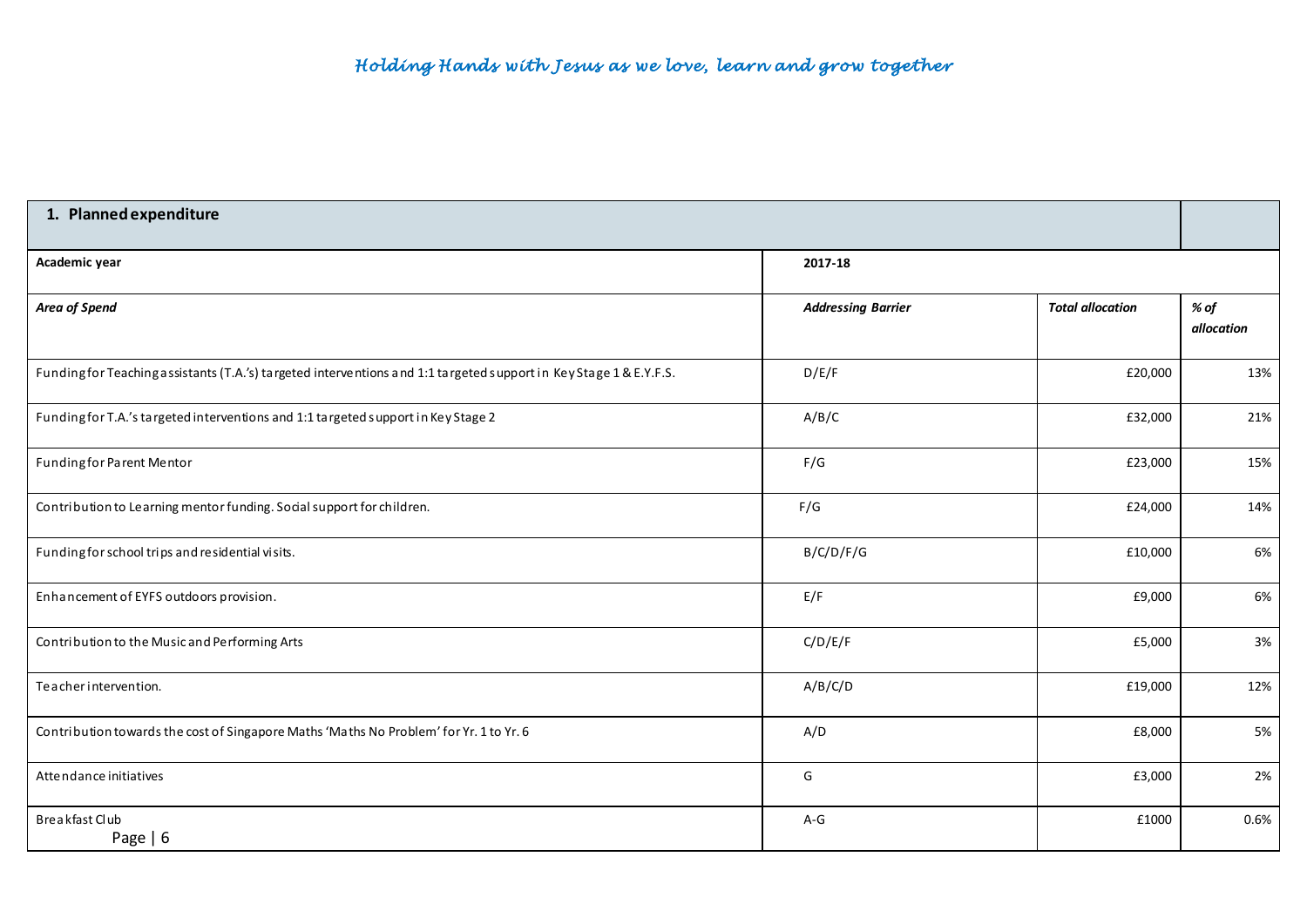**After considering evidence from The Education Endowment Foundation (EEF) the DfE's Supporting the Attainment of Disadvantaged Pupils, Ofsted's The Pupil Premium: an Update and effective practice from local schools, expenditure has been planned to address the following:**

| <b>Desired Outcome</b> | Chosen                                                                                | Evidence and                                                                                      | How we will ensure                                                                                                                                                                                                                                                                                         | <b>Staff lead</b>                                                       | When will                                                                                                                                                                                                                                                                       |
|------------------------|---------------------------------------------------------------------------------------|---------------------------------------------------------------------------------------------------|------------------------------------------------------------------------------------------------------------------------------------------------------------------------------------------------------------------------------------------------------------------------------------------------------------|-------------------------------------------------------------------------|---------------------------------------------------------------------------------------------------------------------------------------------------------------------------------------------------------------------------------------------------------------------------------|
|                        | <b>Action/Approach</b>                                                                | <b>Rationale</b>                                                                                  | this is implemented                                                                                                                                                                                                                                                                                        |                                                                         | implementation be                                                                                                                                                                                                                                                               |
|                        |                                                                                       |                                                                                                   | well                                                                                                                                                                                                                                                                                                       |                                                                         | reviewed                                                                                                                                                                                                                                                                        |
| A to E                 | <b>Whole School</b><br><b>Implementation of</b><br><b>Singapore Maths</b><br>approach | Maths Mastery +2                                                                                  | <b>CPD</b> for all staff<br>Track progress of<br>pupils<br>Termly review of<br>individual progress<br>for targeted pupils<br><b>Performance</b><br><b>Management target</b><br>for CTs new to<br>scheme.                                                                                                   | <b>R Ventre (Maths</b><br>Champion)<br>M Evans (HT)                     | At termly pupil<br>progress meetings,<br>termly governors'<br>meetings and<br>Performance<br><b>Management review</b><br>meetings                                                                                                                                               |
| A to E                 | <b>Retain Teaching</b><br><b>Assistants</b>                                           | <b>Effective Feedback</b><br>$(ST+8)$<br>Phonics (ST+4)<br><b>Small Group Tuition</b><br>$(ST+4)$ | <b>Identify targeted</b><br>pupils<br><b>CPD for TAs</b><br><b>Regular meetings</b><br>between TA and class<br>teacher<br>Track progress of<br>pupils<br><b>TA Performance</b><br>management<br>Termly review of<br>individual progress<br>for targeted pupils<br>(Performance<br><b>Management Target</b> | V Oprey (SENCO-<br><b>Lead for TA</b><br>interventions)<br>M Evans (HT) | Pupil progress will be<br>monitored at termly<br>pupil progress<br>meetings and the HT<br>or PP Lead will<br>produce a report for<br>the Governors<br>standards committee<br><b>Termly meetings with</b><br><b>HT and PP Governor</b><br>to ensure outcomes<br>for PP children. |

#### **a) Quality of Teaching for All**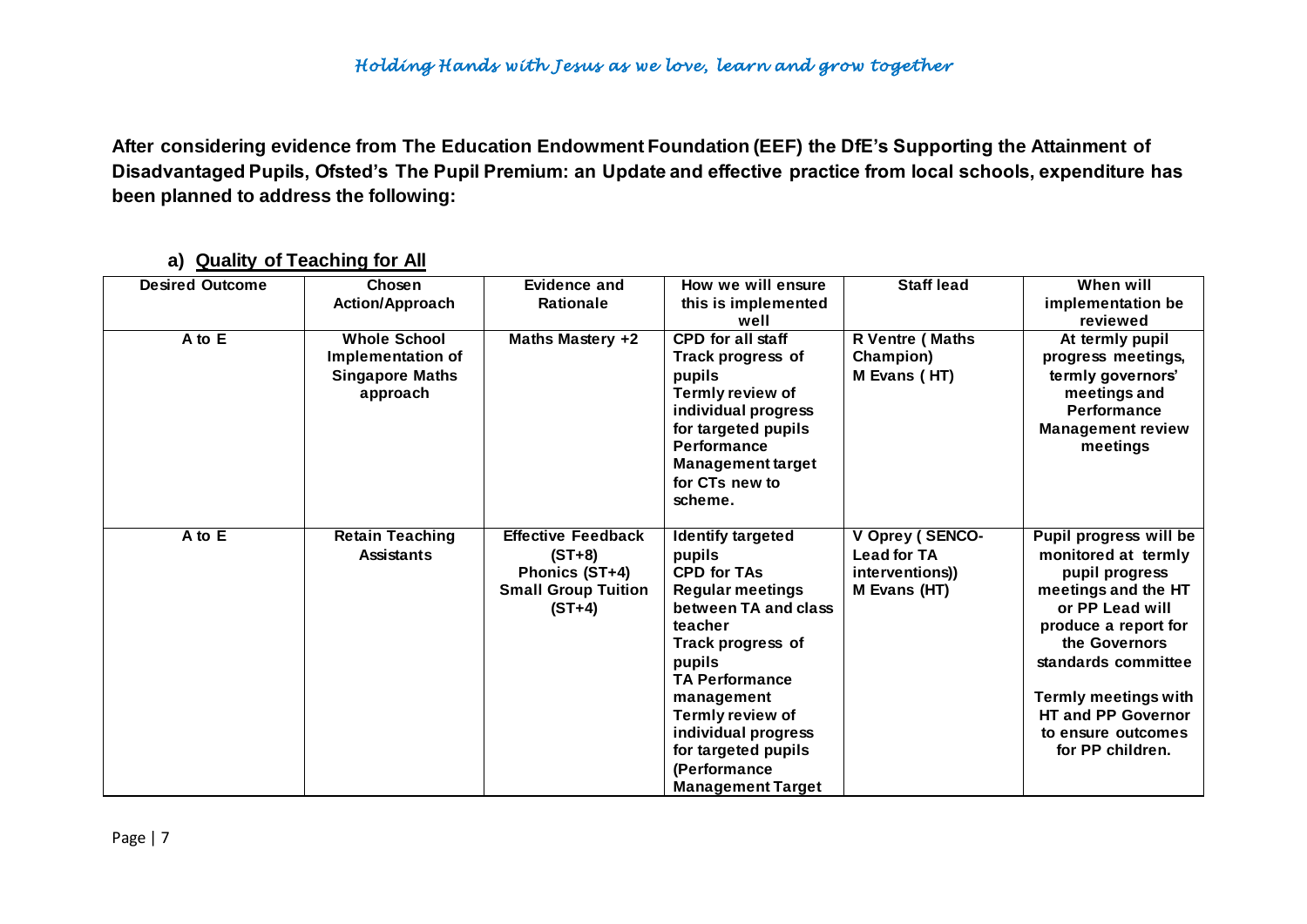## *Holding Hands with Jesus as we love , learn and grow together*

|                            |                           |                            | for Senior Staff)        |                        |                          |
|----------------------------|---------------------------|----------------------------|--------------------------|------------------------|--------------------------|
| $A$ to $E$                 | <b>Additional Teacher</b> | <b>Effective Feedback</b>  | Termly review of         | <b>R</b> Ventre (Maths | At termly pupil          |
|                            | <b>Intervention</b>       | $(ST+8)$                   | individual progress      | Champion)              | progress meetings,       |
|                            |                           | <b>Mastery Learning</b>    | for targeted pupils      | <b>M</b> Evans         | termly governors'        |
|                            |                           | $(ST+5)$                   | <b>(Performance)</b>     |                        | meetings and             |
|                            |                           | <b>Small Group Tuition</b> | <b>Management Target</b> |                        | <b>Performance</b>       |
|                            |                           | $(ST+4)$                   | for all teachers)        |                        | <b>Management review</b> |
|                            |                           |                            |                          |                        | meetings                 |
| <b>Total budgeted cost</b> |                           |                            |                          |                        | £42.000                  |

#### **b) Targeted Support**

| <b>Desired Outcome</b> | Chosen                     | <b>Evidence and Rationale</b>      | How we will ensure                                 | <b>Staff lead</b>      | When will                      |
|------------------------|----------------------------|------------------------------------|----------------------------------------------------|------------------------|--------------------------------|
|                        | <b>Action/Approach</b>     |                                    | this is implemented                                |                        | implementation be              |
|                        |                            |                                    | well                                               |                        | reviewed                       |
| A to F                 | <b>Additional Teaching</b> | Effective Feedback (ST+8)          | Termly review of                                   | <b>M</b> Evans         | At termly pupil progress       |
|                        | <b>Staff</b>               | Mastery Learning (ST+5)            | individual progress for                            |                        | meetings, termly               |
|                        |                            |                                    | targeted pupils                                    |                        | governors' meetings and        |
|                        |                            |                                    | (Performance                                       |                        | <b>Performance Management</b>  |
|                        |                            |                                    | <b>Management Target for</b>                       |                        | review meetings                |
|                        |                            |                                    | all.                                               |                        |                                |
|                        |                            |                                    | Regular book scrutiny.<br><b>Pupil interviews.</b> |                        |                                |
| G                      | <b>Learning Mentor</b>     | Improved well-being and            | Learning mentor to                                 | <b>Learning Mentor</b> | At termly attendance           |
|                        |                            | mental health, attendance,         | report to head teacher                             | (Head Teacher to       | meetings and governors'        |
|                        |                            | punctuality and achievement        | if any pupils from                                 | review each term)      | meetings                       |
|                        |                            | $(ST+6)$                           | target group are in                                |                        |                                |
|                        |                            | <b>Behaviour intervention</b>      | danger of missing                                  |                        |                                |
|                        |                            | $(ST+4)$                           | targets set.                                       |                        |                                |
|                        |                            |                                    |                                                    |                        |                                |
| A to G                 | <b>Parent Mentor</b>       | <b>Parental Involvement (ST+3)</b> | <b>Termly reports to</b>                           | <b>M</b> Evans         | <b>Termly Governor meeting</b> |
|                        |                            |                                    | <b>HT/SENCO</b>                                    |                        |                                |
|                        |                            |                                    |                                                    |                        |                                |
|                        |                            |                                    |                                                    |                        |                                |
|                        |                            |                                    |                                                    |                        |                                |
| Total budgeted cost    |                            |                                    |                                                    |                        | £84,000                        |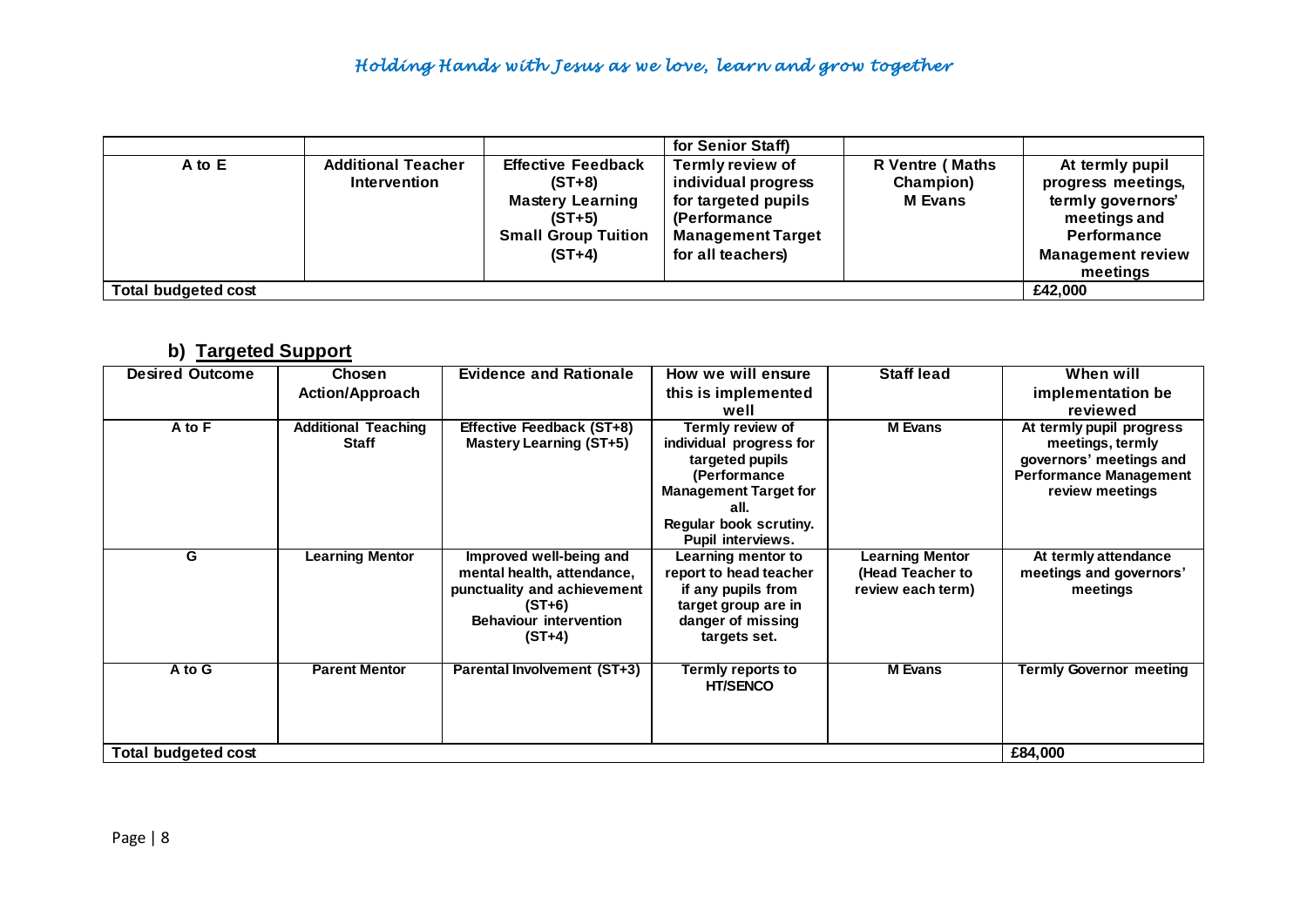## **a) Other approaches**

| <b>Desired Outcome</b> | Chosen                                       | <b>Evidence and</b>                                                                                                                            | How we will ensure                                                                             | <b>Staff lead</b> | When will                                                                                       |
|------------------------|----------------------------------------------|------------------------------------------------------------------------------------------------------------------------------------------------|------------------------------------------------------------------------------------------------|-------------------|-------------------------------------------------------------------------------------------------|
|                        | <b>Action/Approach</b>                       | <b>Rationale</b>                                                                                                                               | this is implemented<br>well                                                                    |                   | implementation be<br>reviewed                                                                   |
| A to E                 | <b>Educational and</b>                       | <b>Outdoor Adventure</b>                                                                                                                       | Review of numbers of                                                                           | <b>M</b> Evans    | <b>Termly at governor</b>                                                                       |
|                        | residential Visits                           | Learning (ST+3)                                                                                                                                | pupils supported by<br>this initiative, their<br>termly attendance<br>and academic<br>progress |                   | meetings                                                                                        |
| A to G                 | <b>The Great Learners</b><br><b>Project</b>  | <b>Oral Language</b><br>Interventions (ST+5)<br>(Nuffield Foundation<br><b>Research Findings</b><br>Maths +3, Reading<br>$+4$ , Writing $+2$ ) | <b>Pupil interviews</b><br>Analysis of behaviour<br>for learning.                              | Mrs J Dunne       | At termly pupil<br>progress meetings<br>and Performance<br><b>Management review</b><br>meetings |
| A to G                 | Additional<br><b>Playground</b><br>resources | Maintain high<br>standards of<br>behaviour and well-<br>being $(ST +2)$                                                                        | <b>Pupil interviews</b><br>Analysis of behaviour<br>for learning.                              | <b>M</b> Evans    | Termly at governor<br>meetings                                                                  |
| Total budgeted cost    |                                              |                                                                                                                                                |                                                                                                |                   | £28,000                                                                                         |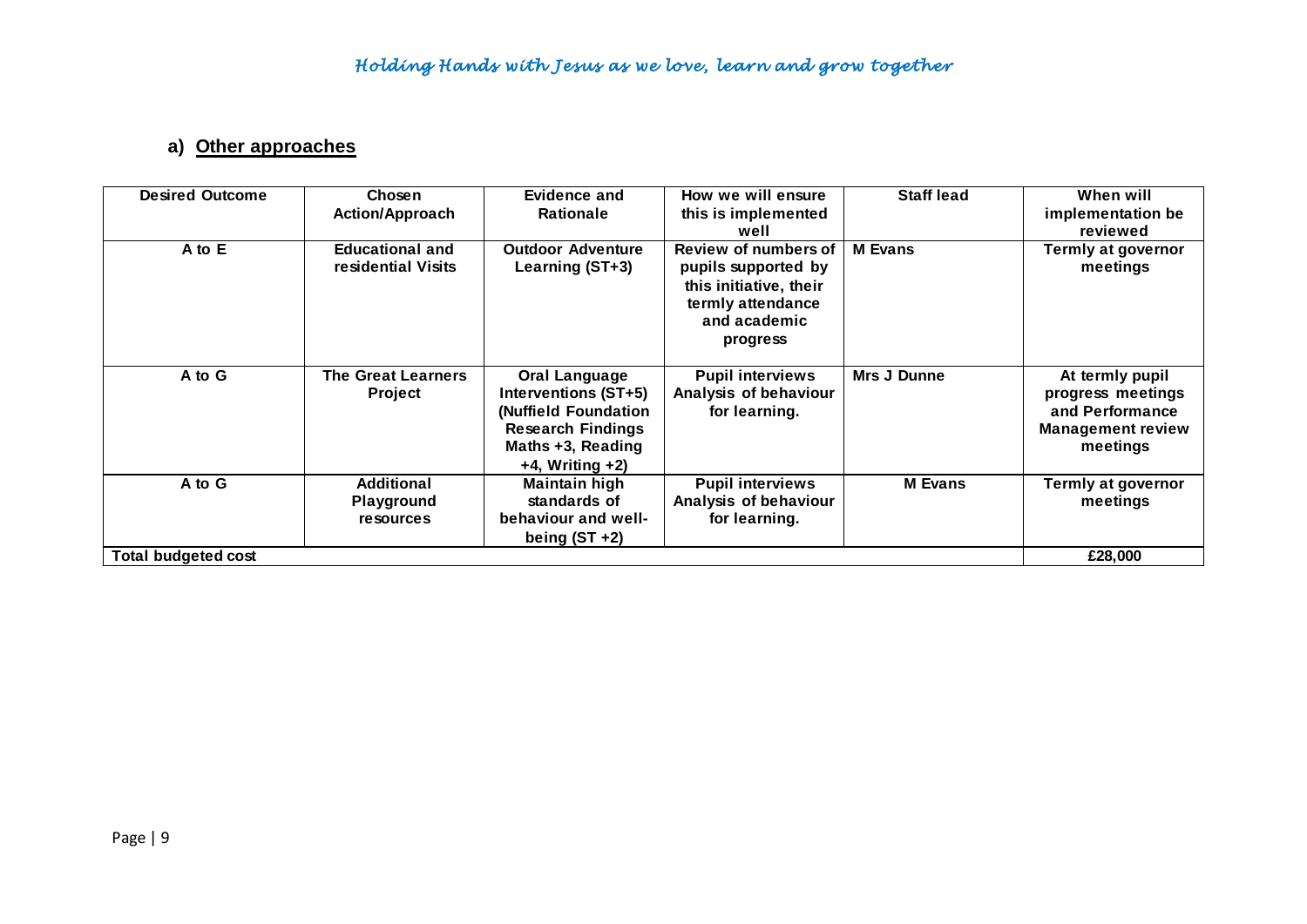## **Review of Expenditure from Previous Academic Year 2016-2017**

## **a) Quality of Teaching for All**

| <b>Desired</b><br><b>Outcome</b>      | <b>Chosen</b><br>Action/                                    | <b>Impact</b>                                                                                                                                                                                                                                                                                                                                                                                                                                                                                                                                                                                                                                                                     | Lessons<br><b>Learned</b>                                                                                                                                                      | <b>Cost</b> |
|---------------------------------------|-------------------------------------------------------------|-----------------------------------------------------------------------------------------------------------------------------------------------------------------------------------------------------------------------------------------------------------------------------------------------------------------------------------------------------------------------------------------------------------------------------------------------------------------------------------------------------------------------------------------------------------------------------------------------------------------------------------------------------------------------------------|--------------------------------------------------------------------------------------------------------------------------------------------------------------------------------|-------------|
|                                       | Approach                                                    |                                                                                                                                                                                                                                                                                                                                                                                                                                                                                                                                                                                                                                                                                   |                                                                                                                                                                                |             |
| <b>Improved</b><br><b>Achievement</b> | <b>Additional</b><br><b>Teaching</b><br><b>Intervention</b> | At the end of Key Stage 2:<br>Attainment in all 3 areas has improved on 2016;<br>Reading +42%; Maths +31%; Writing 24%;<br><b>Combined 38%</b><br>The attainment of pupils in Reading/Writing and<br>Maths combined is now at national average, and<br>has increased by 38%<br>The attainment of pupils in Reading is above<br>national in terms of expected+, the higher level,<br>progress scores and average scale score.<br>The average scale score in Maths is equal to<br>national average and the progress score is at<br>national average.<br>In KS2 the overall progress scores in all areas<br>are above the expected level: Reading 5.1,<br>Writing 1.6 and Maths 2.1. | Year 6 staff are<br>now<br>established,<br>plus there is a<br>smaller cohort;<br>therefore will<br>not need such<br>a large spend<br>on teaching<br>intervention<br>this year. | £22000      |
| <b>Improved</b><br><b>Achievement</b> | <b>Retain</b><br><b>Teaching</b><br><b>Assistants</b>       | See impact above (Key Stage 2)<br>At the end of key stage 1 The number of children<br>achieving the higher level has increased.<br>Reading +12%, Writing +7%, Maths +12%<br>At the end of Year 2 100% of children have                                                                                                                                                                                                                                                                                                                                                                                                                                                            | This approach<br>will continue<br>with a greater<br>emphasis on<br>'Find and Fix'.                                                                                             | £20,000     |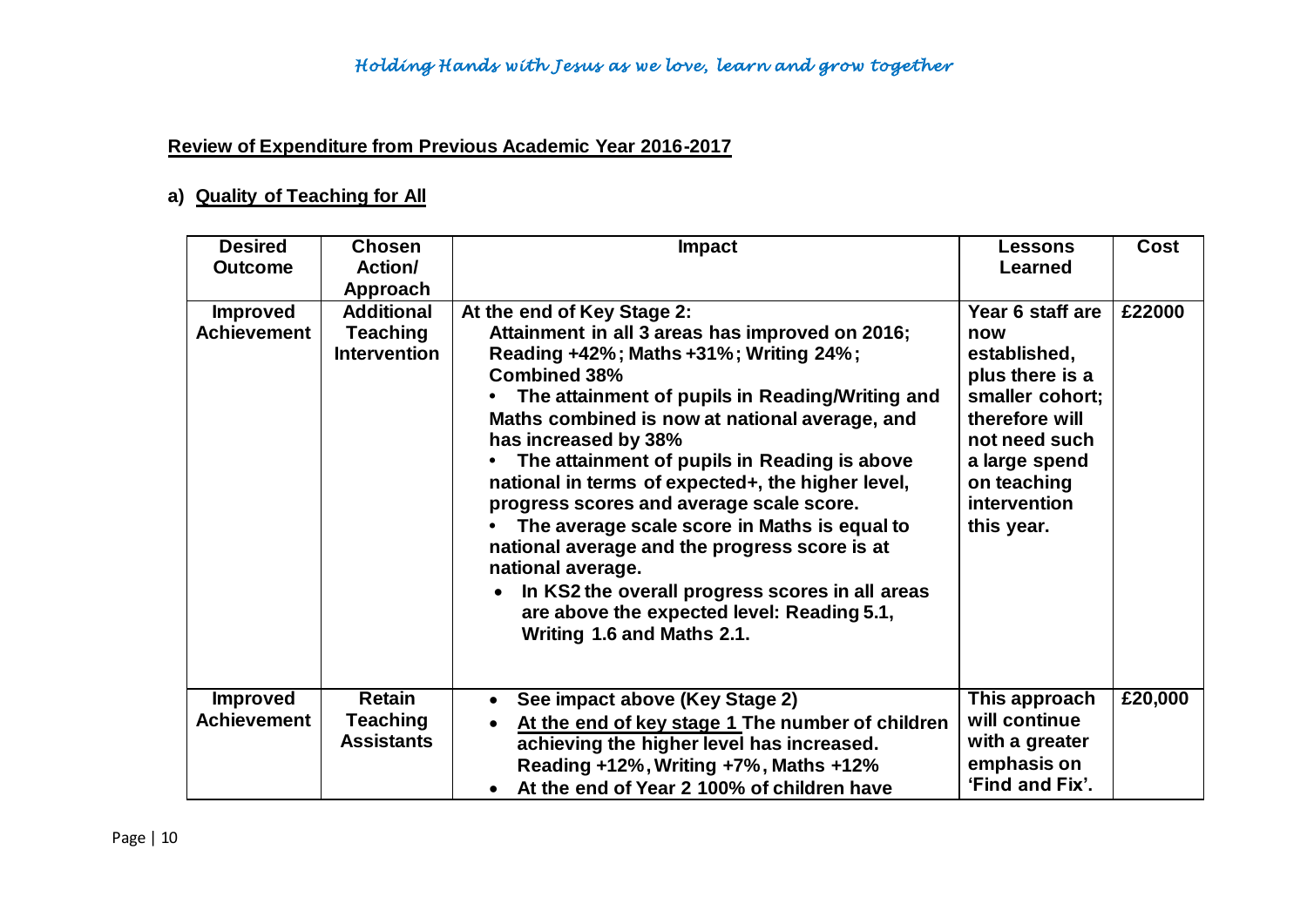| passed the Phonics Checking test. | There will also<br>be 1.5<br>identified<br>intervention |
|-----------------------------------|---------------------------------------------------------|
|                                   | <b>TAs</b>                                              |

## **b) Targeted Support**

| <b>Desired</b>                 | <b>Chosen</b>                                 | <b>Impact</b>                                                                                                                                                                                                                                                                                                                                                                                                                                                                                                                                                                                                                                                                     | <b>Lessons</b>                                                                                | <b>Cost</b> |
|--------------------------------|-----------------------------------------------|-----------------------------------------------------------------------------------------------------------------------------------------------------------------------------------------------------------------------------------------------------------------------------------------------------------------------------------------------------------------------------------------------------------------------------------------------------------------------------------------------------------------------------------------------------------------------------------------------------------------------------------------------------------------------------------|-----------------------------------------------------------------------------------------------|-------------|
| <b>Outcome</b>                 | Action/                                       |                                                                                                                                                                                                                                                                                                                                                                                                                                                                                                                                                                                                                                                                                   | <b>Learned</b>                                                                                |             |
|                                | Approach                                      |                                                                                                                                                                                                                                                                                                                                                                                                                                                                                                                                                                                                                                                                                   |                                                                                               |             |
| <b>Improved</b><br>achievement | <b>Additional</b><br>Teaching<br><b>Staff</b> | At the end of Key Stage 2:<br>Attainment in all 3 areas has improved on 2016;<br>Reading +42%; Maths +31%; Writing 24%;<br><b>Combined 38%</b><br>The attainment of pupils in Reading/Writing<br>and Maths combined is now at national average,<br>and has increased by 38%<br>The attainment of pupils in Reading is above<br>national in terms of expected+, the higher level,<br>progress scores and average scale score.<br>The average scale score in Maths is equal to<br>national average and the progress score is at<br>national average.<br>In KS2 the overall progress scores in all areas<br>are above the expected level: Reading 5.1,<br>Writing 1.6 and Maths 2.1. | <b>Additional</b><br>support for<br>Year 6 teacher<br>no longer<br>required in<br>such depth. | £20,000     |
| <b>Improved</b><br>achievement | <b>SEN SLA</b>                                | In the Phonics Screening Check, 100% of the children<br>in the Year 2 cohort have passed the check.                                                                                                                                                                                                                                                                                                                                                                                                                                                                                                                                                                               | This will no<br>longer be                                                                     | £4,500      |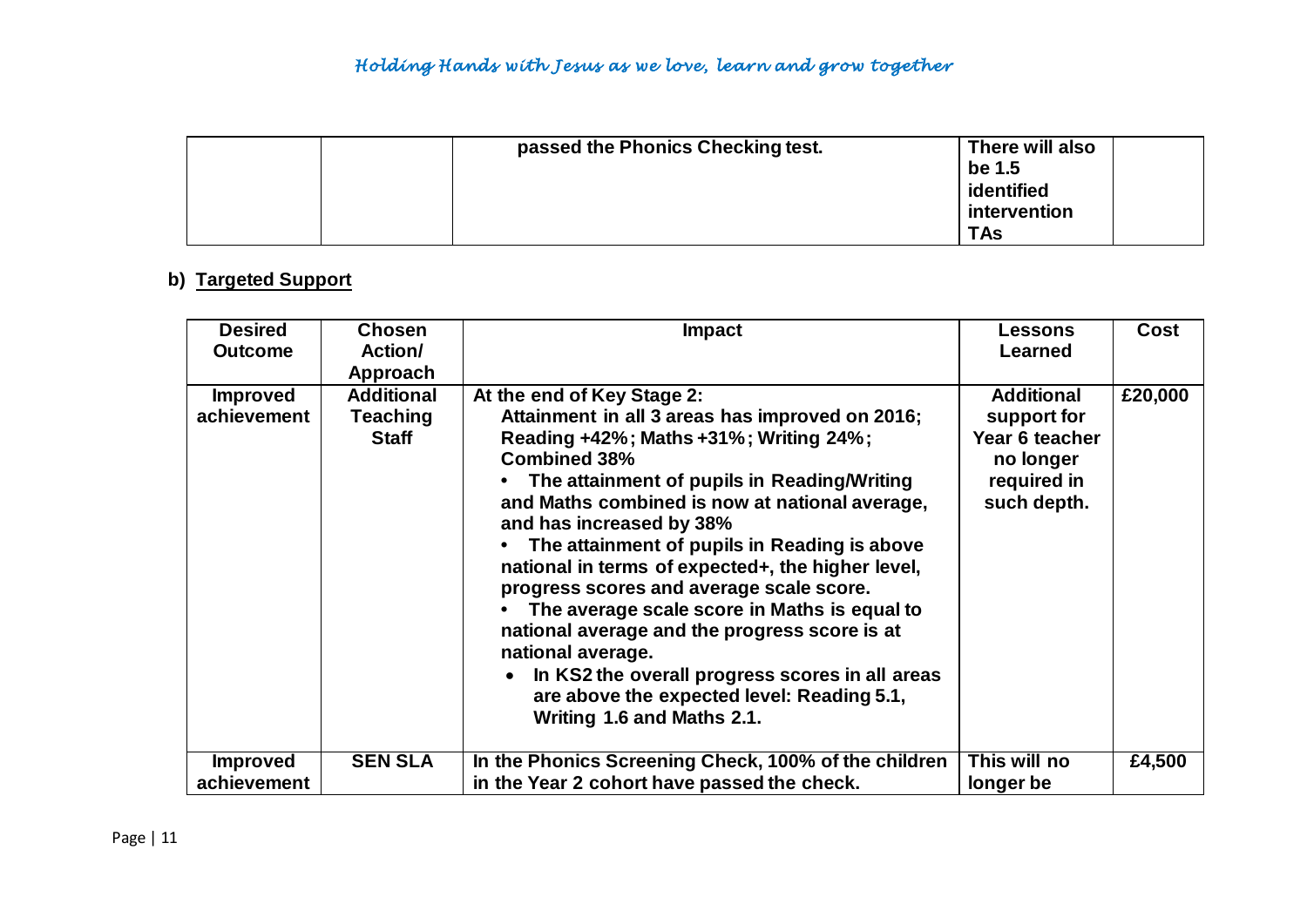|                                                                                    |                                                   | In KS2 the overall progress scores in all areas are<br>above the expected level: Reading 5.1, Writing 1.6<br>and Maths 2.1.                                     | allocated to<br>pupil premium<br>fund.                                                                                                                    |         |
|------------------------------------------------------------------------------------|---------------------------------------------------|-----------------------------------------------------------------------------------------------------------------------------------------------------------------|-----------------------------------------------------------------------------------------------------------------------------------------------------------|---------|
| <b>Improved</b><br>achievement<br>, behaviour,<br>attendance<br>and<br>punctuality | Learning<br><b>Mentor/Parent</b><br><b>Mentor</b> | Overall attendance figure increased from 94.4% to<br>$95.7\%$ .<br>The number of FSM children persistently absent<br>decreased from 20% to 11% (not validated)  | <b>Greater focus</b><br>from Mentors<br>to ensure that<br>disadvantaged<br>pupils'<br>attendance<br>improves to<br>close the gap<br>with other<br>pupils. | £37,000 |
| <b>Improved</b><br>attendance<br>and<br>punctuality                                | <b>Inclusion SLA</b>                              | Overall attendance figure increased from 94.4% to<br>$95.7\%$ .<br>The number of FSM children persistently absent<br>decreased from 20% to 11% (not validated). | This will no<br>longer be<br>allocated to<br>pupil premium<br>fund.                                                                                       | £3,000  |
| <b>Improved</b><br>achievement<br>, behaviour.                                     | <b>Educational</b><br><b>Psychologist</b>         | See impact measures above                                                                                                                                       | This will no<br>longer be<br>allocated to<br>pupil premium<br>fund.                                                                                       | £5,000  |

## **c) Other Approaches**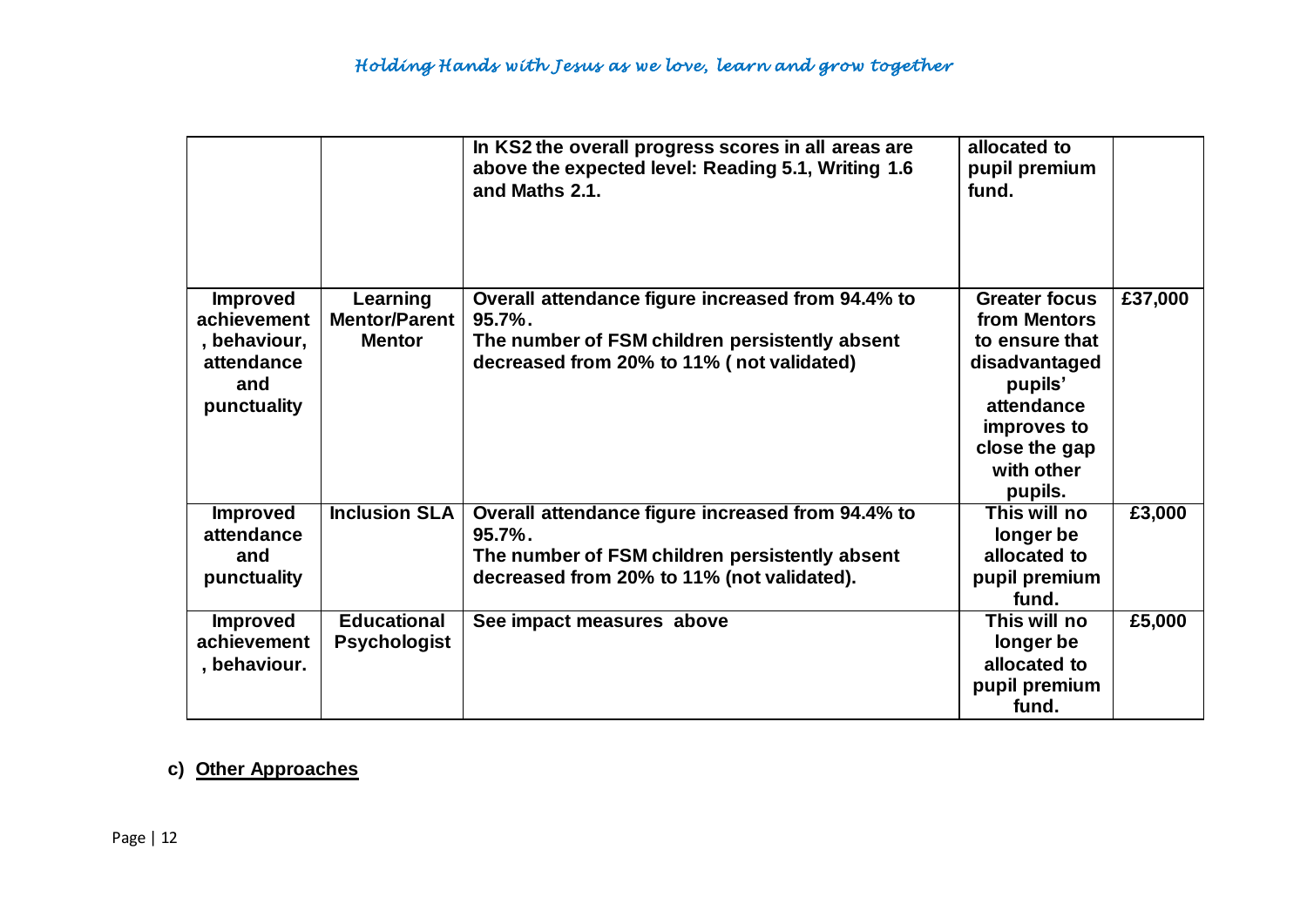| <b>Desired</b><br><b>Outcome</b>                     | <b>Chosen</b><br>Action/<br>Approach | <b>Impact</b>                                                                                                                                                                                                                                                                                                                                                                                                 | <b>Lessons</b><br>Learned                                                                    | Cost    |
|------------------------------------------------------|--------------------------------------|---------------------------------------------------------------------------------------------------------------------------------------------------------------------------------------------------------------------------------------------------------------------------------------------------------------------------------------------------------------------------------------------------------------|----------------------------------------------------------------------------------------------|---------|
| <b>Improved</b><br>achievement<br>and well-<br>being | <b>Educational</b><br><b>Visits</b>  | Despite it being difficult to measure the academic<br>impact of such opportunities, there is evidence from<br>the Sutton Trust and anecdotal evidence in school that<br>these opportunities are good for all pupils. The<br>provision of this money ensures that all pupils can<br>access these opportunities. The experiences offered<br>also have a positive impact on Writing; the % increase<br>was 21.9% | To continue to<br>ensure that all<br>visits have a<br>learning<br>purpose.                   | £10,000 |
| <b>Improved</b><br>achievement<br>and well-<br>being | <b>Breakfast</b><br><b>Club</b>      | See impact measures above                                                                                                                                                                                                                                                                                                                                                                                     | To continue to<br>target<br>vulnerable<br>children,<br>ensuring<br>usage for PP<br>children. | £6,000  |